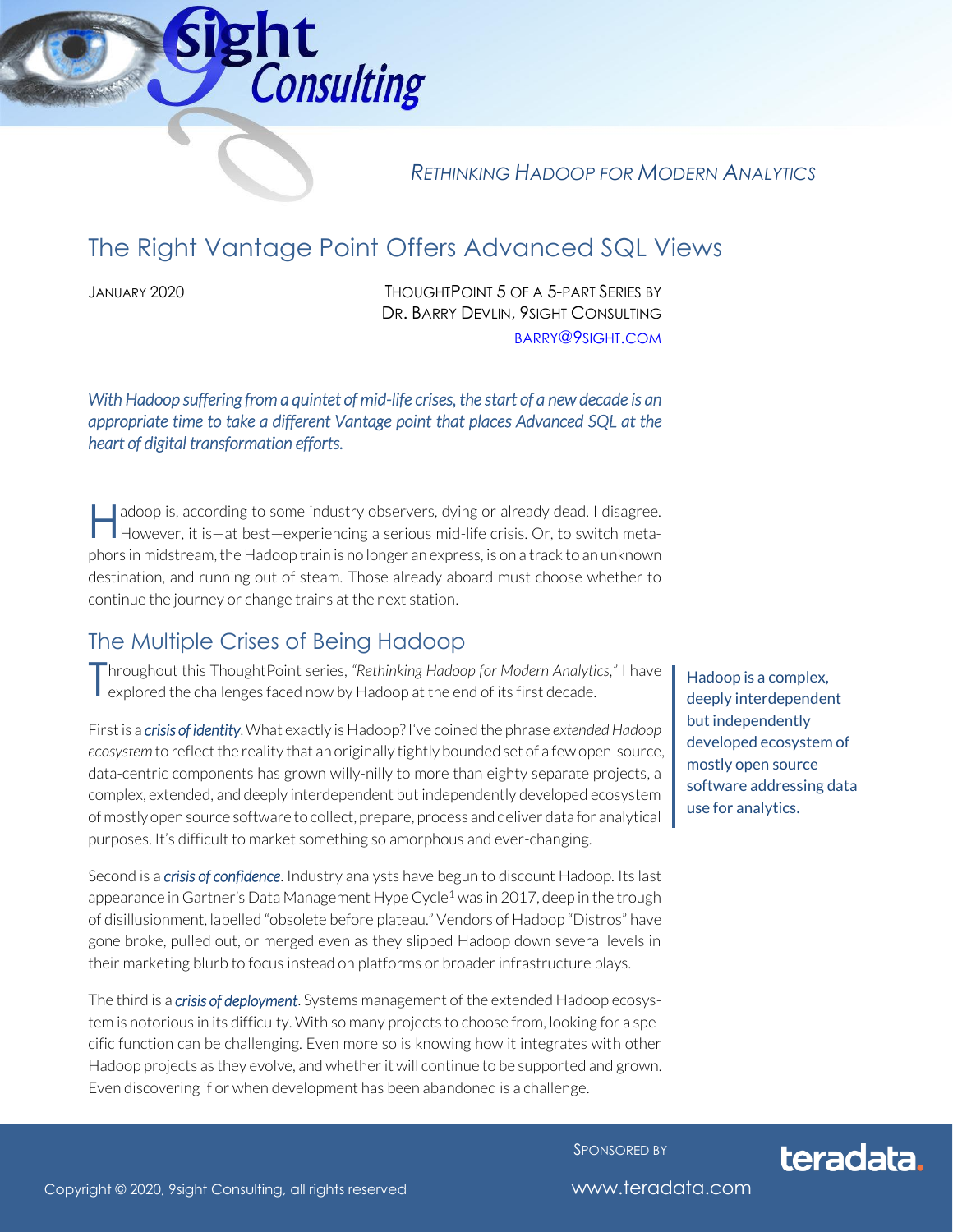Fourth is a *crisis of cloudiness*. The significant, ongoing growth in cloud implementations of big data projects, combined with the fact that most such data is externally sourced, has also contributed to Hadoop's problems. Native feature-as-a-service and serverless approaches, as well as object stores have become more attractive than Hadoop offerings.

Finally, and most importantly, Hadoop has engendered a *crisis of data governance*. This crisis should not be blamed entirely on Hadoop. The seeds were sown with the rise of spreadsheets, when IT lost control of consistency and quality of data dispersed throughout the organization. Data governance demands a set of beliefs and skills seldom found among spreadsheet users or, indeed, Hadoop developers or data scientists, due to their diverse backgrounds. And in thrall to quick wins promised by Hadoop-fueled analytics, and often failing to link project failures to data quality issues, business has too often ignored or underfunded necessary data quality efforts.

#### *"Reports of My Death Are Greatly Exaggerated"*

Despite this quintet of crises, Mark Twain's widely misquoted riposte<sup>2</sup> is appropriate. Hadoop will continue to live on in many instances where businesses have made significant investments with real returns or even where there is a reluctance to admit a lack of obvious success. There also continue to be use cases and business or infrastructure needs where Hadoop is the most appropriate answer.

Nonetheless, this dawning decade is the time to reevaluate Hadoop's role and reposition its uses and strengths. At the core of a digital business, data quality is imperative and software governance trumps *ad hoc* innovation. Hadoop's crises confirm that it cannot be at the heart of digital transformation. We need a new Vantage point.

# Finding the Right Vantage Point

ne of the strengths of the extended Hadoop ecosystem is the speed of innovation that comes from open source software development. Applied in the wrong place, it can also be its biggest weakness. O

We have experienced a decade of analytics innovation, driven at least in part by the extended Hadoop ecosystem. Of course, digital business demands that this innovation continue. However, it is built on an increasingly unstable foundation of ill-defined and poorly managed data accumulating in data lakes, also known as data swamps for this very reason. We must therefore put a new and dedicated focus on creating a core of well-governed, quality data that also supports speedy and successful innovation. We need the best of both worlds: well-governed data open to innovative analytical use.

In most organizations, these worlds are seen as completely antithetical to one another. The conflict is often characterized by the data warehouse / BI community declaring spreadsheets and similar tools an uncontrollable plague, while the business berates the data warehouse for being slow, stultifying and preventing them from running the business as needed. These perceptions and conflicts are based on a false dichotomy.

To address this confusion, in *Business unIntelligence<sup>3</sup>* , I characterized two modes of analytics and decision making: center-out and edge-on. The former focuses on the provision and use of well-governed data *to* the business while the latter emphasizes innovative analytics and exploration *by* the business. Both are required. Their characteristics are:

Hadoop is experiencing five crises of identity, confidence, deployment, cloudiness, and data governance, all of which put it in a vulnerable spot.

The innovation in analytics demanded by digital transformation needs a firm foundation of quality data and wellgoverned IT systems.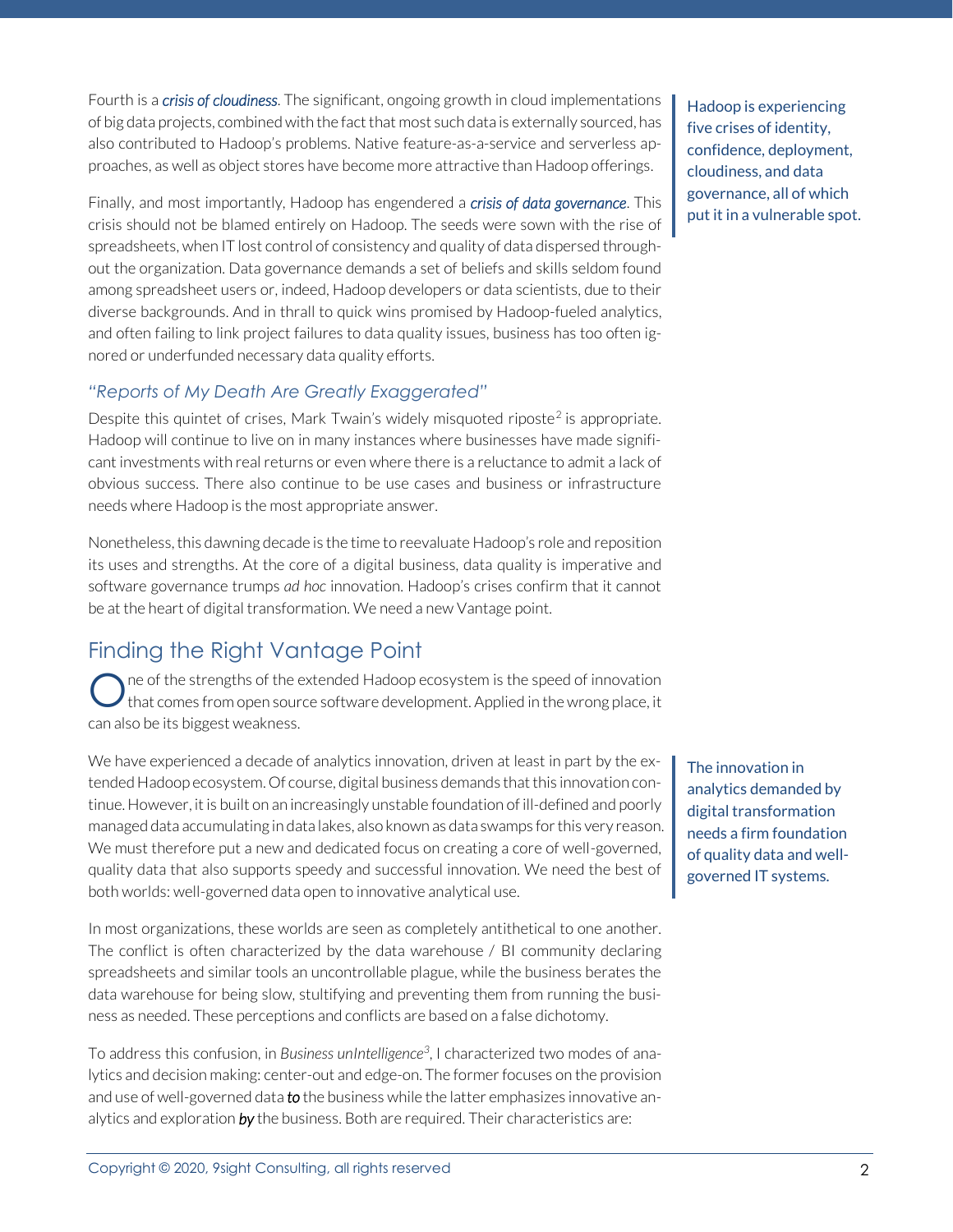| Characteristic                | Center-out                                                              | Edge-on                                                          |
|-------------------------------|-------------------------------------------------------------------------|------------------------------------------------------------------|
| Data provenance               | A correct, centrally controlled "single<br>version of the truth" exists | Multiple and possibly conflicting versions<br>of truth can exist |
| Data flow                     | From central store to users                                             | Directly from user to user                                       |
| Data manipulation<br>by users | Basic data is read-only; users control<br>derived data                  | Users have full control over all data                            |
| Process focus                 | Reporting and ad hoc performance analysis                               | Creative exploration and innovation                              |
| Typical tools                 | BI reporting and query tools                                            | Spreadsheets and analytic tools                                  |
| Data quality                  | Can be closely controlled and managed                                   | Open to rapid degradation                                        |
| Work approach                 | Hierarchical and standardized                                           | Emergent prototyping and innovation                              |

A data warehouse is the prime example of the center-out approach, while Hadoop is much closer to edge-on. It should be clear from the contrasting characteristics that neither approach on its own is enough to meet the needs of a digital business. Both are needed, but must be applied in the right places. Specifically, where data governance is a primary concern, a center-out approach is mandatory and data warehousing principles and tools must be applied; where innovation and exploration is sought, an edge-on approach can be applied and Hadoop, spreadsheets and similar tools can be utilized.

Creating a dual-focus center-out and edge-on environment requires a carefully crafted combination of centralized governance of core business information and virtualized access to data in disparate locations through the diverse types of function needed by the business. To the businessperson, this gives the appearance that all data is in a single store and the confidence that it can be accessed through any tool they choose.

As discussed in *"The Joy of ASAP—Analytics by a Single Access Point<sup>4</sup> ,"* Teradata has been developing such function over several years and their Vantage<sup>TM</sup> platform provides a firm foundation on which to build such a dual-focus system. At its core, Vantage consists of a full-function, parallel-processing, relational database with strong reliability, scalability, and data integrity features that have evolved over four decades. This is complemented by two key access components—High Speed Fabric and QueryGrid— mediating access to the core relational database as well as an expanding set of other data storage systems, including object stores, file stores, document stores and more.

### *Getting a Modern SQL View*

With the emergence of digital business, the traditional relational database model has had to evolve to support data governance and quality needs far beyond those driven by traditional business operational and informational processes. In this multi-decade evolution, Teradata led the way with its focused support for all aspects of informational work, including parallel processing, columnar storage, high-speed ingestion, specialized analytical functions, and more.

Wth the Vantage platform, Teradata defined the Advanced SQL engine, featuring:

A careful combination of centralized core business information governance and seamless access to disparate and distributed data are key to digital business implementation.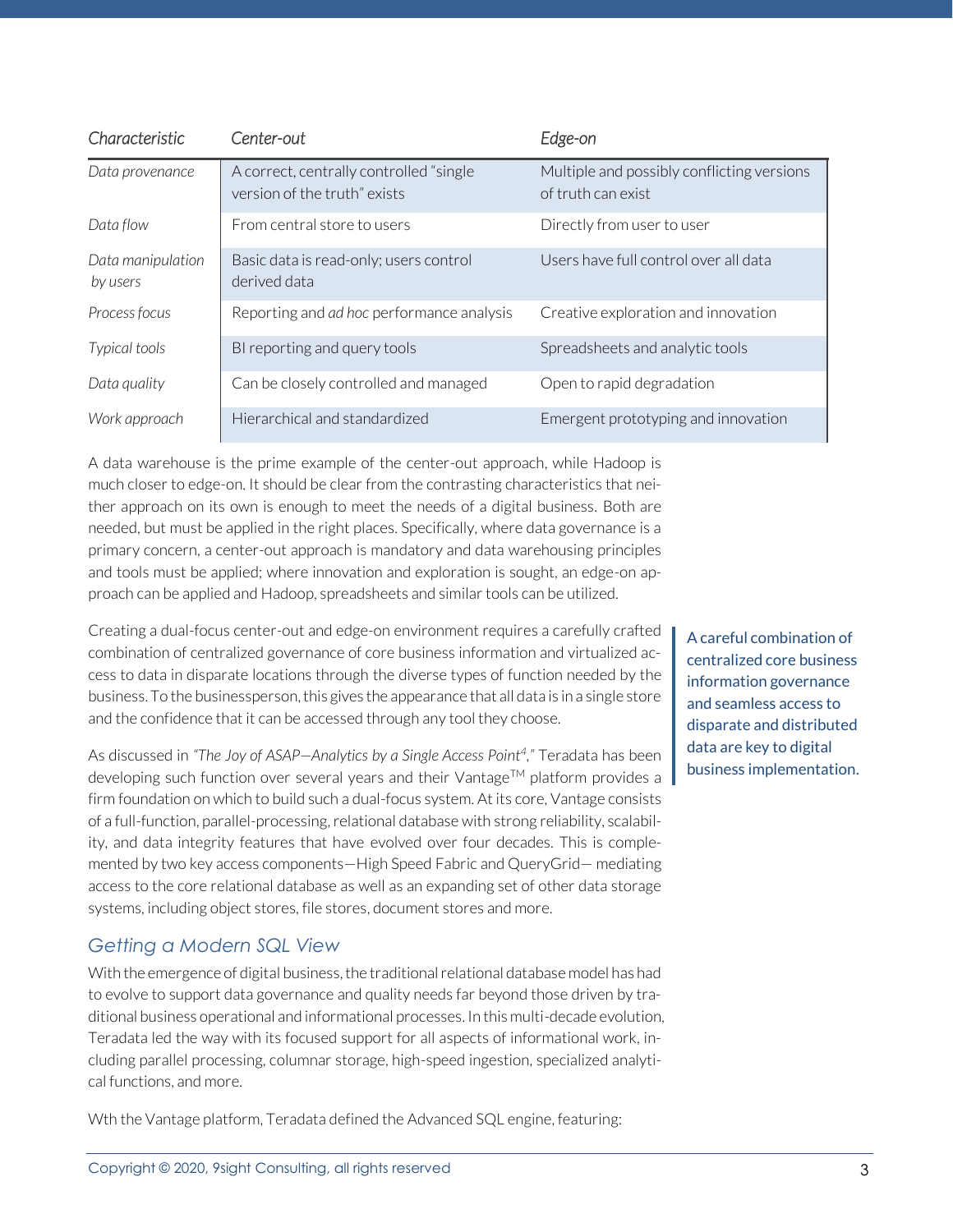- *1. 4D Analytics:* integrating when (Time Series and Temporal) and where (Geospatial) analytics on relational data
- *2. Support for multiple data types and structures:* from relational data to multi-structured data such as web logs, XML, JSON, and CSV
- *3. Hybrid row/column data store:* mix and match rows and columns to create the optimal structure for specific data and query patterns
- *4. In-memory technology:* fast access to the most frequently used data and rapid answers to complex questions with Intelligent Memory and In-Memory Optimization
- *5. External system access:* orchestration of access to disparate external analytic engines and file systems, so users can focus on business value rather than data integration
- *6. Workload management and data resilience:* real time monitoring and management of a mixed workload environment and fallback protection in case of problems or errors

Taken together, these features and more in the pipeline are the basis for building the integrated environment often called a *logical data warehouse<sup>5</sup>* that offers the best of distributed warehouse-based governance, supporting Hadoop features where needed.

## In Conclusion…

One aim of this series of ThoughtPoints has been to document where Hadoop—or, more precisely, the extended Hadoop ecosystem—currently stands in the marketplace and in existing implementations. While not as endangered as claimed by some observers, it is clear that we have passed "peak Hadoop" and that the ecosystem is facing challenges on multiple fronts.

The second objective of the series was to explore what options exist for current and future Hadoop customers and what will drive their choices. We observe that data quality and IT governance are becoming ever more challenging and are certain that these challenges can be addressed only by revisiting the foundational platform choices for data collection, storage, processing and use. Given its longstanding history of reliability and integrity, the relational platform, extended with modern features to extend its reach and versatility, is a clear winner for fulfilling the needs of center-out control and governance.

Hadoop will live on in existing, successful implementations as well as remaining a useful environment for exploration and innovation in edge-on analytics. Successful digital transformation will increasingly depend on developing an environment that combines and integrates this approach with center-out governance needs. Teradata Vantage with the Advanced SQL engine provides the ideal foundation for such a combined, well-integrated center-out and edge-on modern analytics environment demanded by a digital business.

Teradata Vantage with Advanced SQL provides the ideal foundation for the combined, wellintegrated center-out and edge-on modern analytics environment demanded by a digital business.